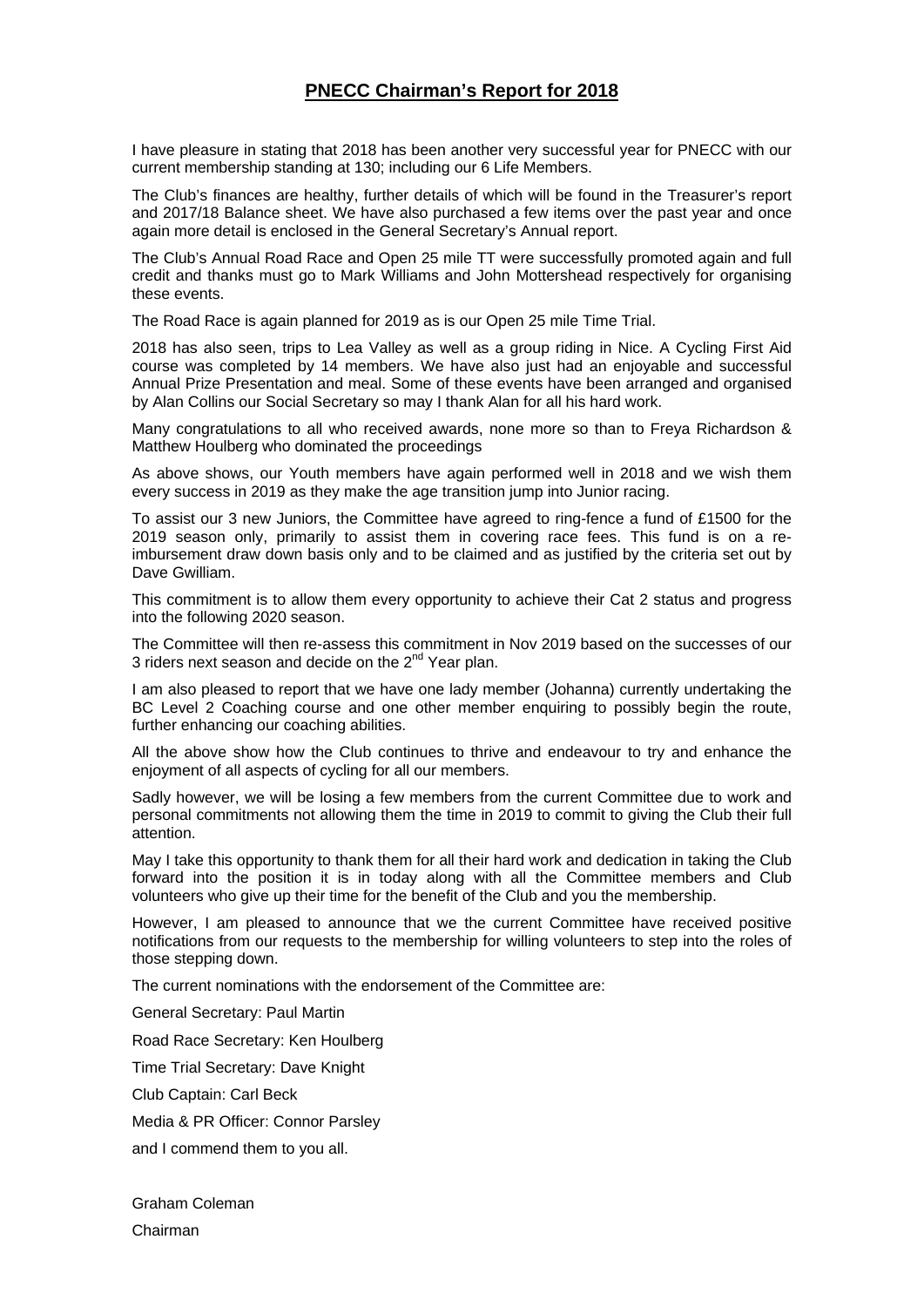## **PNECC General Secretary's Report for 2018**

As PNECC General Secretary I am one of the Club's three Trustees and it falls to me to write a short report on the use of the assets which I, the Chairman and Treasurer are accountable for:

During 2018 we purchased 12 hi-viz vests, initially for use at the Open TT. We also purchased a 50cm used Dolan track bike from Calshot as they were replacing all their bikes. We have also purchased 2 additional stop watches, to replace 2 which had become unreliable due to rain ingress. We were also donated a turbo trainer and a child's bike.

As the new TT Secretary, David Knight, now holds the TT assets, such as projector, race numbers, hi-viz vests, water boiler, signs and mugs.

The club also owns an additional 4 Dolan track bikes and a spare frame which are used by members both on long term loan and individual sessions.

We also own 2 rear carbon disc wheels,1 front carbon wheel and 2 wheel bags, which we purchased in 2017.

The club's gazebo has been used at numerous outside events this year and as well as providing shelter it also gives a very professional appearance.

The projector is used every other week at the Club TT and during the Open TT and is also used at the annual presentation night when the clubs' trophies are presented.

This year we changed our clothing supplier to Kalas and also the ordering process, which means the Club no longer need to hold stock. We do however hold a very small amount of jersey's to sell to new members. As a result of the supplier change we have been selling off the previous inventory at a reduced rate, which has significantly reduced our inventory.

The last assets we hold are some cones and coaching equipment which Dave Gwilliam and the other coaches put to good use most Saturday mornings at Southdown College.

For information, the Club's Constitution contains a winding up clause to prevent your Committee selling off the club assets and I'd recommend having a read of the Rules and Constitution on the PNECC website.

Debbie Mottershead PNECC General Secretary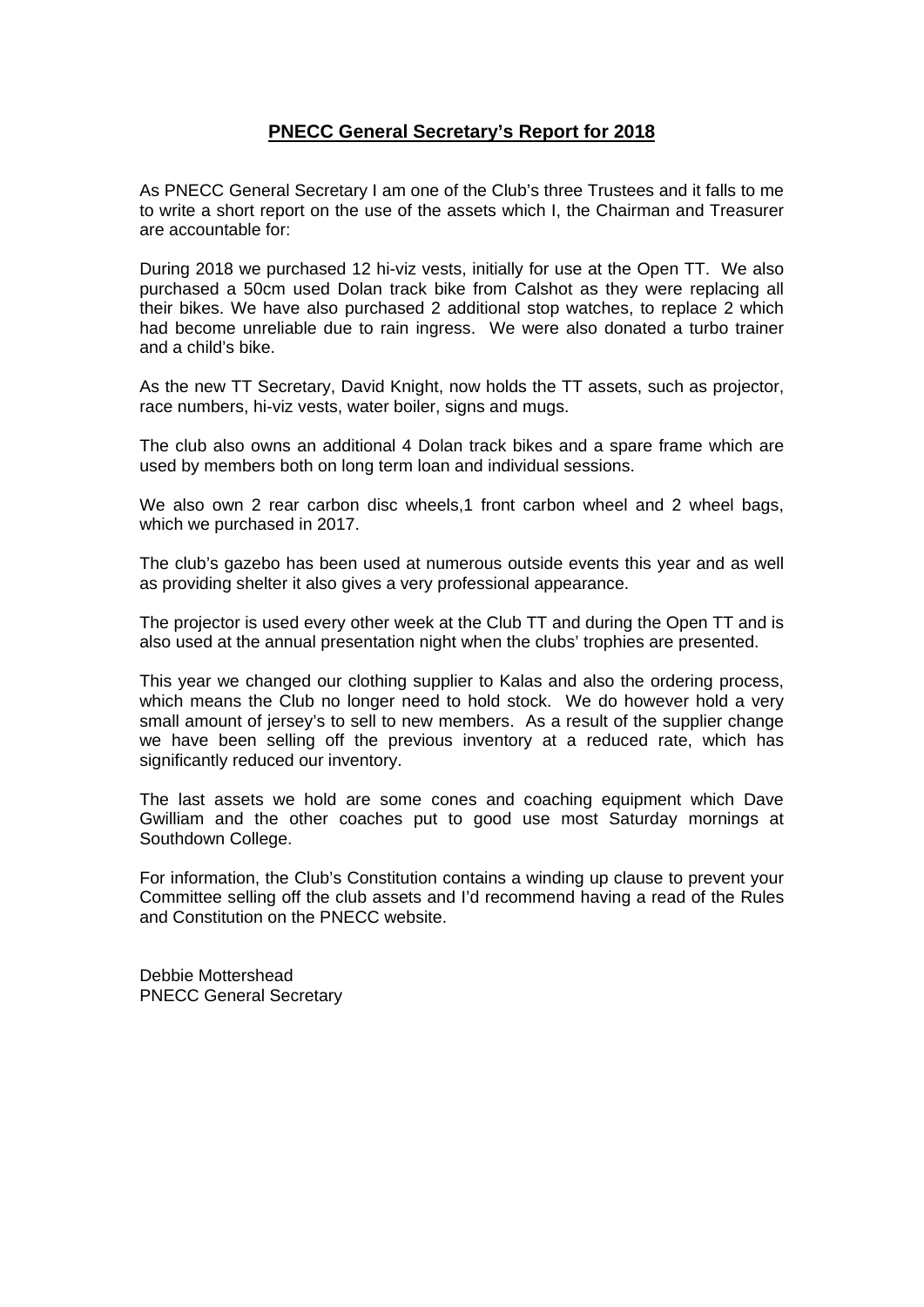# **Portsmouth North End Cycling Club AGM 17th December 2018**

# **Treasurers Report**

The attached balance sheet summarises the Club's income and expenditure for the financial year from the  $1<sup>st</sup>$  of October 2017 to the 30<sup>th</sup> of September 2018. This has been summarised from the detailed Accounts for the financial year which have been audited by Angela Orme and found to be in order and to accord with the Club's bank statements.

At the start of the financial year the Club's bank balance was £5,564.31. As of the 30<sup>th</sup> of September the balance stood at £5,704.34, however, reserves were made against the account for known commitments reducing this balance to **£5,503.92.**

The accounts outlined above include the CTTC Levies for the 2016‐17 and 2017‐18 financial years, adjusting for this duplication the surplus on Club activities for the current financial year was **£681**. This compares with a surplus for the preceding year of £382.

Since the 2017‐18 balance sheet was prepared the Club has had a further 10 weeks of financial activity and I can report that as of the  $12<sup>th</sup>$  of December the balance at the Bank was **£4,188.97**.

Raymond Gregory PNECC Treasurer 12th December 2018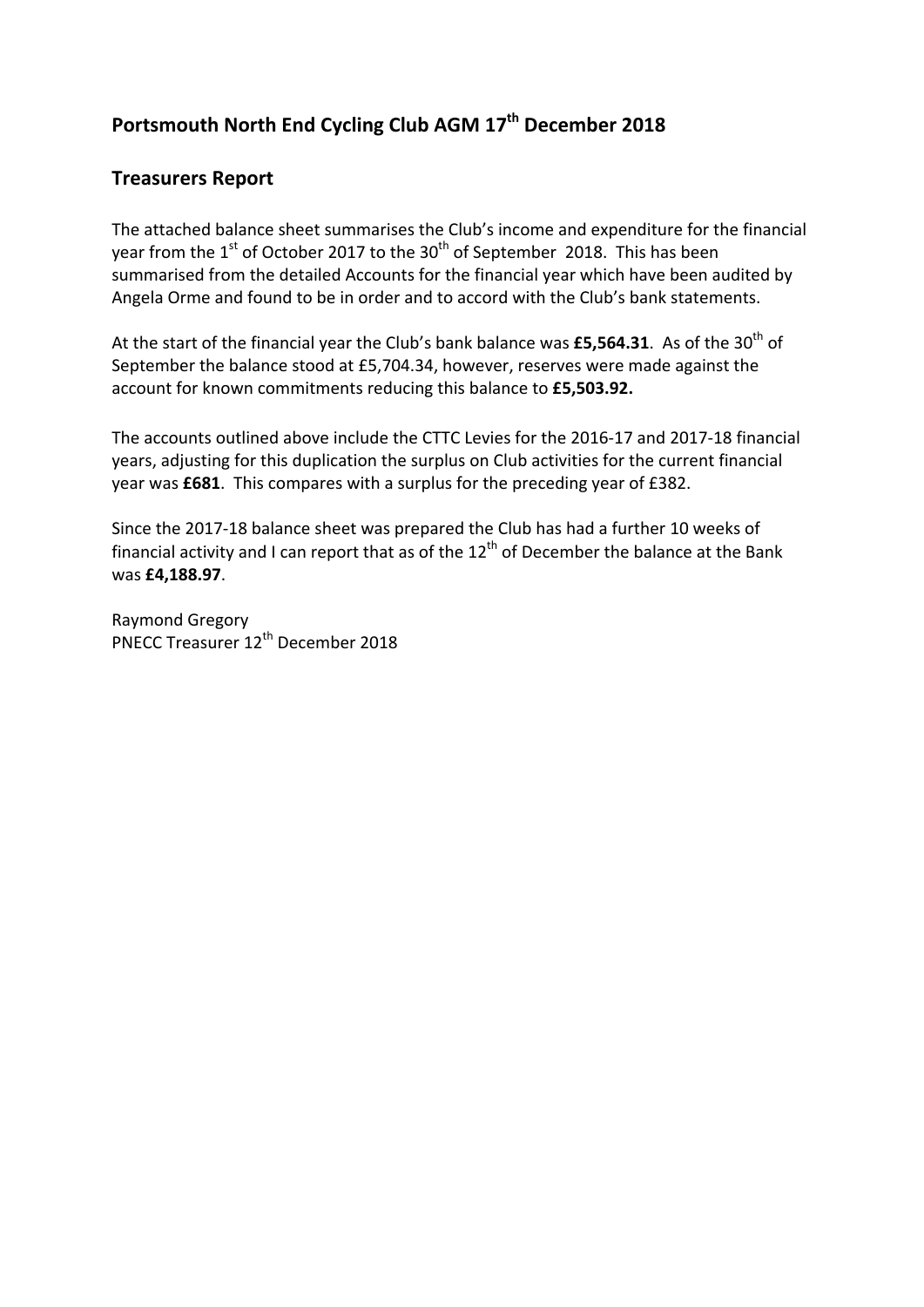| Carried forward from 2017 Account examination, completed by Angela Orme<br>£5,564.31 |                    |                                                         |           |                                      |
|--------------------------------------------------------------------------------------|--------------------|---------------------------------------------------------|-----------|--------------------------------------|
| Receipts                                                                             |                    |                                                         |           | <b>Notes</b>                         |
|                                                                                      | Grants & Donations |                                                         | £25.00    |                                      |
|                                                                                      | Membership Fees    |                                                         | £2,627.00 |                                      |
|                                                                                      |                    | Clothing including skin suits                           | £2,551.00 |                                      |
|                                                                                      | <b>Time Trials</b> |                                                         | £1,219.85 |                                      |
|                                                                                      |                    | Road Races - Entry fees and Sheerspire                  | £2,160.00 |                                      |
|                                                                                      |                    | sponsorship                                             |           |                                      |
|                                                                                      | Coaching           |                                                         | £100.00   |                                      |
|                                                                                      | Social             |                                                         | £676.00   |                                      |
|                                                                                      |                    |                                                         |           |                                      |
| Sub Total                                                                            |                    |                                                         | £9,358.85 |                                      |
| Sub Total + Carried Forward                                                          |                    |                                                         |           | £14,923.16                           |
|                                                                                      |                    |                                                         |           |                                      |
| <b>Disbursements</b>                                                                 |                    |                                                         |           |                                      |
|                                                                                      |                    | Levies - BC Affiliation                                 | £72.00    |                                      |
|                                                                                      |                    | Levies - CTTC Club and                                  | £960.00   |                                      |
|                                                                                      |                    | Levies - Cycling UK Insurance 2017 & 2018               |           | £0.00 Paid 2nd Oct 2018              |
|                                                                                      |                    | <b>Clothing - Skinsuits and Samples</b>                 | £1,722.19 |                                      |
|                                                                                      |                    | Equipment - TT Watches and Stationery                   | £192.42   |                                      |
|                                                                                      |                    | and Web Hosting                                         |           |                                      |
|                                                                                      |                    | Road Race Prizes and Expences                           | £2,423.60 |                                      |
|                                                                                      | Social -           | <b>VIBC</b> Affiliation                                 | £288.00   |                                      |
|                                                                                      |                    | Trophies, Engraving                                     | £330.61   |                                      |
|                                                                                      |                    | Meal Nights                                             | £771.00   |                                      |
|                                                                                      |                    | <b>Hall Hire</b>                                        | £181.00   |                                      |
|                                                                                      |                    | Coaching - Coach Training                               | £515.00   |                                      |
|                                                                                      |                    | First Aid and Safeguarding Training                     | £841.50   |                                      |
|                                                                                      |                    | <b>Calshot Track Hire</b>                               |           | £356.50 Part offset by future income |
|                                                                                      |                    |                                                         |           |                                      |
|                                                                                      |                    | <b>Miscellaneous and Donations</b>                      |           |                                      |
|                                                                                      |                    | To Back Up Trust re M Randle                            | £215.00   |                                      |
|                                                                                      |                    | To Storey Racing                                        | £300.00   |                                      |
|                                                                                      |                    | PNECC Team entry Southdown                              | £50.00    |                                      |
|                                                                                      |                    | Velo Team TT                                            |           |                                      |
| Sub Total                                                                            |                    |                                                         | £9,218.82 |                                      |
| Account Balance as at 30/09/2018                                                     |                    |                                                         |           | £5,704.34                            |
|                                                                                      |                    |                                                         |           |                                      |
|                                                                                      |                    | Reserves made against the Account for known commitments |           |                                      |
|                                                                                      |                    | CTTC Time Trial Levies & Membership                     | £125.42   |                                      |
|                                                                                      |                    | offset in part by balance of TT income                  |           |                                      |
| Cycling UK Club Ride indemnity insurance                                             |                    | £75.00                                                  |           |                                      |
| <b>Total</b>                                                                         |                    |                                                         | £200.42   |                                      |
|                                                                                      |                    | <b>Account Balance including Reserve</b>                |           | £5,503.92                            |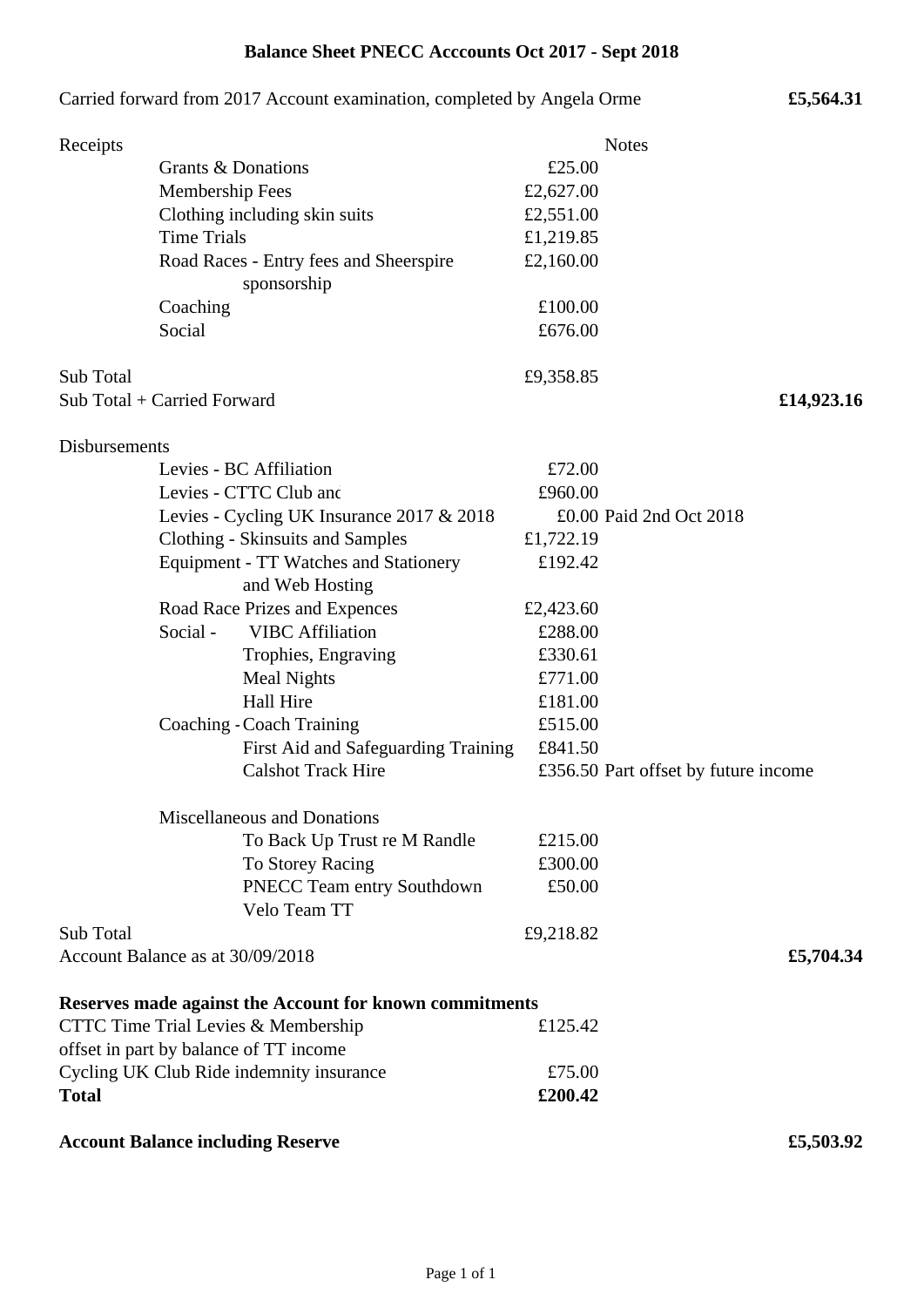## **PORTSMOUTH NORTH END CYCLING CLUB**

# **AGENDA FOR THE 2018 ANNUAL GENERAL MEETING**

To be held at 7.00pm on 17<sup>th</sup> December 2018 at The Blue Lagoon, Hilsea, Portsmouth, PO2 9RP.

- 1. Welcome by the Chairman and an explanation of the order of proceedings
- 2. Apologies for absence

| 3. | Minutes of the 2017 Annual General Meeting          |                                                    |                   |  |  |
|----|-----------------------------------------------------|----------------------------------------------------|-------------------|--|--|
|    | Matters arising:                                    | Proposed                                           | Seconded          |  |  |
| 4. | <b>Chairman's Report</b>                            |                                                    |                   |  |  |
|    | <b>Matters arising</b>                              | Proposed                                           | Seconded          |  |  |
| 5. | <b>Secretary's Report</b>                           |                                                    |                   |  |  |
|    | Matters arising                                     | Proposed                                           | Seconded          |  |  |
| 6. | Treasurer's Report                                  |                                                    |                   |  |  |
|    | <b>Matters arising</b>                              | Proposed                                           | Seconded          |  |  |
| 7. | <b>Election of Officials</b>                        | <b>Current Officer</b><br><b>Nominated Officer</b> | Proposed Seconded |  |  |
|    | <b>Honorary President</b>                           | <b>Richard Evans</b>                               |                   |  |  |
|    | <b>Honorary Vice President</b>                      | Sheila Martin                                      |                   |  |  |
|    | <b>Executive Committee</b>                          |                                                    |                   |  |  |
|    | Chairman                                            | Graham Coleman                                     |                   |  |  |
|    | Vice Chairman                                       | John Mottershead                                   |                   |  |  |
|    | <b>General Secretary</b>                            | Debbie Mottershead                                 |                   |  |  |
|    | Treasurer                                           | <b>Raymond Gregory</b>                             |                   |  |  |
|    | <b>Membership Secretary</b>                         | Graham Coleman                                     |                   |  |  |
|    | <b>Time Trial Secretary</b>                         | John Mottershead                                   |                   |  |  |
|    | Road Secretary                                      | <b>Mark Williams</b>                               |                   |  |  |
|    | <b>Track Secretary</b>                              | (post vacant)                                      |                   |  |  |
|    | <b>CX Secretary</b>                                 | <b>Alan Collins</b>                                |                   |  |  |
|    | <b>Social Secretary</b>                             | <b>Alan Collins</b>                                |                   |  |  |
|    | <b>Procurement Officer</b>                          | <b>Tom Goodyer</b>                                 |                   |  |  |
|    | Coaching and Youth<br><b>Development Officer</b>    | Dave Gwilliam                                      |                   |  |  |
|    | <b>Funding Officer</b>                              | (post vacant)                                      |                   |  |  |
|    | <b>Media and Public</b><br><b>Relations Officer</b> | <b>Tom Morris</b>                                  |                   |  |  |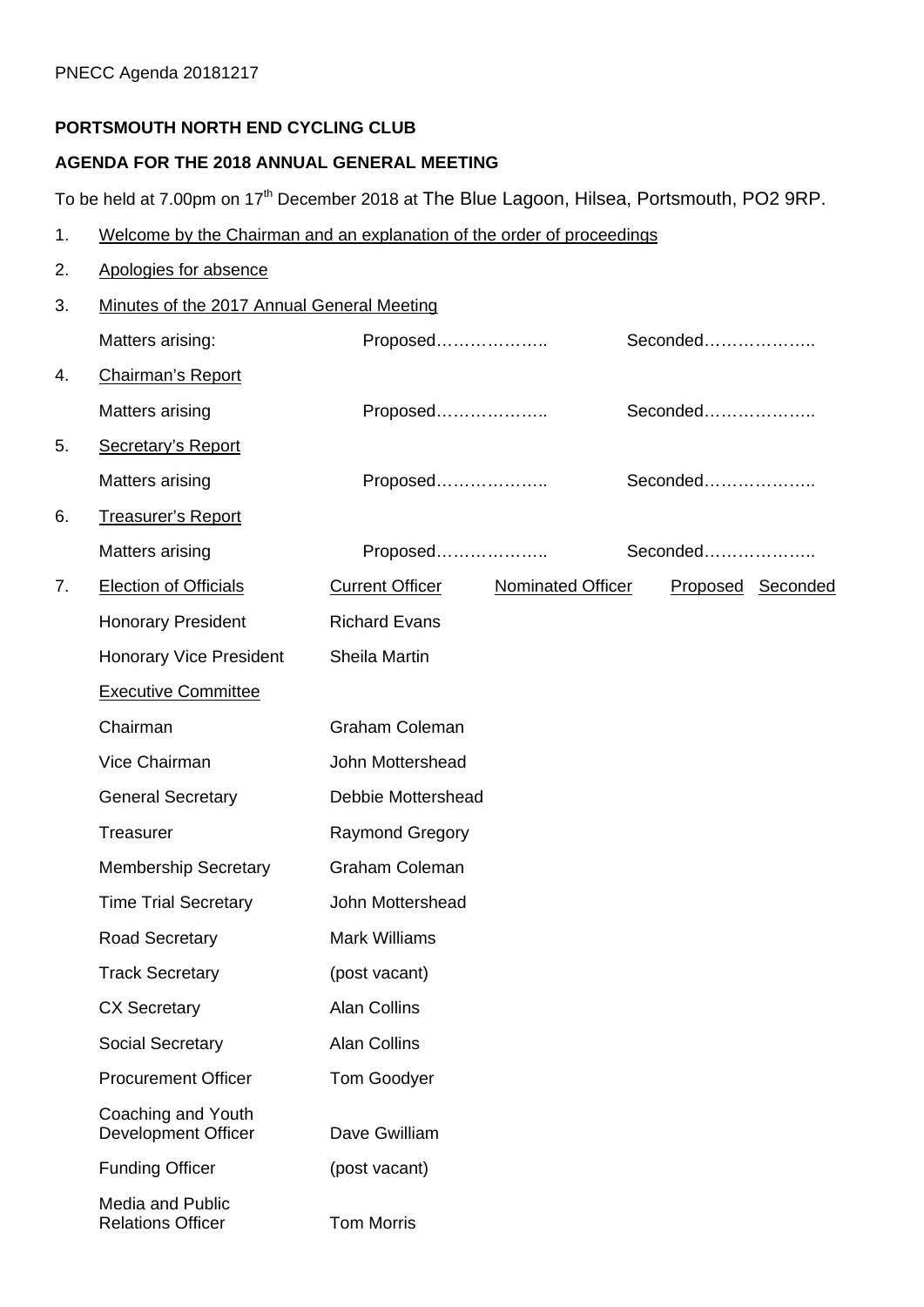| <b>Welfare Officer</b><br>(Non electable position) | Dave Swaffer                                                                    |
|----------------------------------------------------|---------------------------------------------------------------------------------|
| Club Captain                                       | Stephen Wade-Palmer                                                             |
| <b>Ordinary Members'</b><br>Representatives        | (post vacant)                                                                   |
|                                                    | <b>Yvonne Frampton</b>                                                          |
|                                                    | Non-Executive Officials - Volunteer Roles - Non-electable                       |
| <b>Examiner of Accounts</b>                        | Angela Orme                                                                     |
| <b>Assistant Social Secretary</b>                  | (post vacant)                                                                   |
| <b>Club Archivist</b>                              | <b>Paul Martin</b>                                                              |
| <b>Assistant TT Secretary</b>                      | Sheila Martin                                                                   |
| <b>Timekeepers</b>                                 | Graham Coleman                                                                  |
|                                                    | <b>Paul Martin</b>                                                              |
| <b>Assistant Timekeepers</b>                       | <b>Raymond Gregory</b>                                                          |
|                                                    | <b>Connor Parsley</b>                                                           |
|                                                    | (post vacant)                                                                   |
| Handicapper                                        | (post vacant)                                                                   |
| <b>CTT Risk Assessor</b>                           | <b>Paul Martin</b>                                                              |
|                                                    | Cycling Time Trials Delegates (x2 to be nominated by the Time Trials Secretary) |
| <b>BC Risk Assessor</b>                            | Dave Gwilliam                                                                   |
| <b>BC Coaches</b>                                  | Dave Gwilliam                                                                   |
|                                                    | <b>Paul Giles</b>                                                               |
|                                                    | Gordon Richardson                                                               |
|                                                    | (post vacant)                                                                   |
| <b>Assistant Welfare Officers</b>                  | Angela Orme                                                                     |
| <b>Go-Ride Contact</b>                             | <b>Graham Coleman</b>                                                           |
| <b>British Cycling Delegates</b>                   | (x4 to be nominated by the Road Secretary)                                      |
| $Ann$ other business                               |                                                                                 |

8. Any other business

(Additional proposals from the floor will be allowed at the discretion of the Chairman.)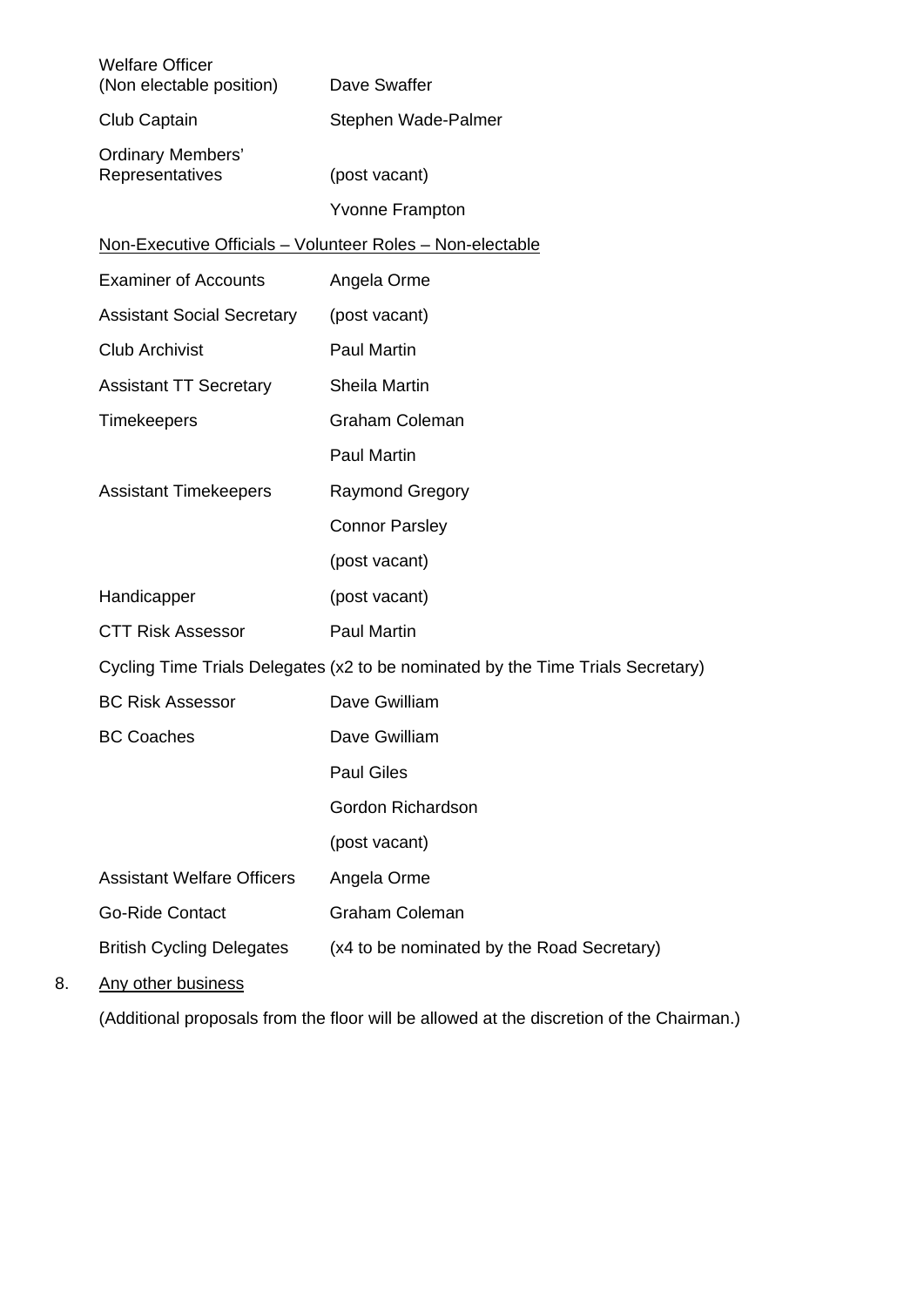#### PNECC Minutes 20171204

4th December 2017

#### **PORTSMOUTH NORTH END CYCLING CLUB**

#### **MINUTES OF THE 2017 ANNUAL GENERAL MEETING**

Held at  $7.30$ pm on  $4<sup>th</sup>$  December 2017 in the Function Suite, at the Mountbatten Centre, **Portsmouth** 

- 1. Graham welcomed everyone to the meeting.
- 2. Apologies for absence

Dick Evans, Dave Gwilliam. Gordon Richardson, Tom Goodyer

39 members were present.

3. Minutes of the 2016 Annual General Meeting

Matters arising from the 2016 Minutes: None

Minutes Adopted.

Proposed: Alan Collins Seconded: John Mottershead

4. Chairman's Report

I have pleasure in stating that 2017 has been another very successful year for PNECC with our current membership standing at 150; including our 6 Life Members.

The Club's finances are healthy, further details of which will be found in the Treasurer's report and 2016/17 Balance sheet. We have also purchased a few items over the past year and once again more detail is enclosed in the General Secretary's Annual report. The Club's Annual Road Race was successfully promoted again and as always full credit and thanks must go to Mark Williams for organising this event.

The Road Race is again planned for 2018 alongside the return of our 25 mile Open Time Trial.

Due to a restructuring of the local evening Time Trials by CTT South there will be a few different courses planned to cover the missing events in our calendar. Final details of these changes will be announced in 2018 when the events timetable is released.

2017 has also seen many social events, meals at the VIBC, trips to Lea Valley as well as a group riding in Belgium we have also just had an enjoyable and successful Annual Prize Presentation and meal. Most of these events have been arranged and organised by Alan Collins our Social Secretary so may I thank Alan for all his hard work.

Many congratulations to all who received awards, none more so than to Jess Finney for her remarkable achievement of 2<sub>nd</sub> Cat in one season and to Stuart Hawkins & Johny Lau for attaining their 3rd Cat status.

Our Youth members have again performed well in 2017 and we wish them every success in 2018.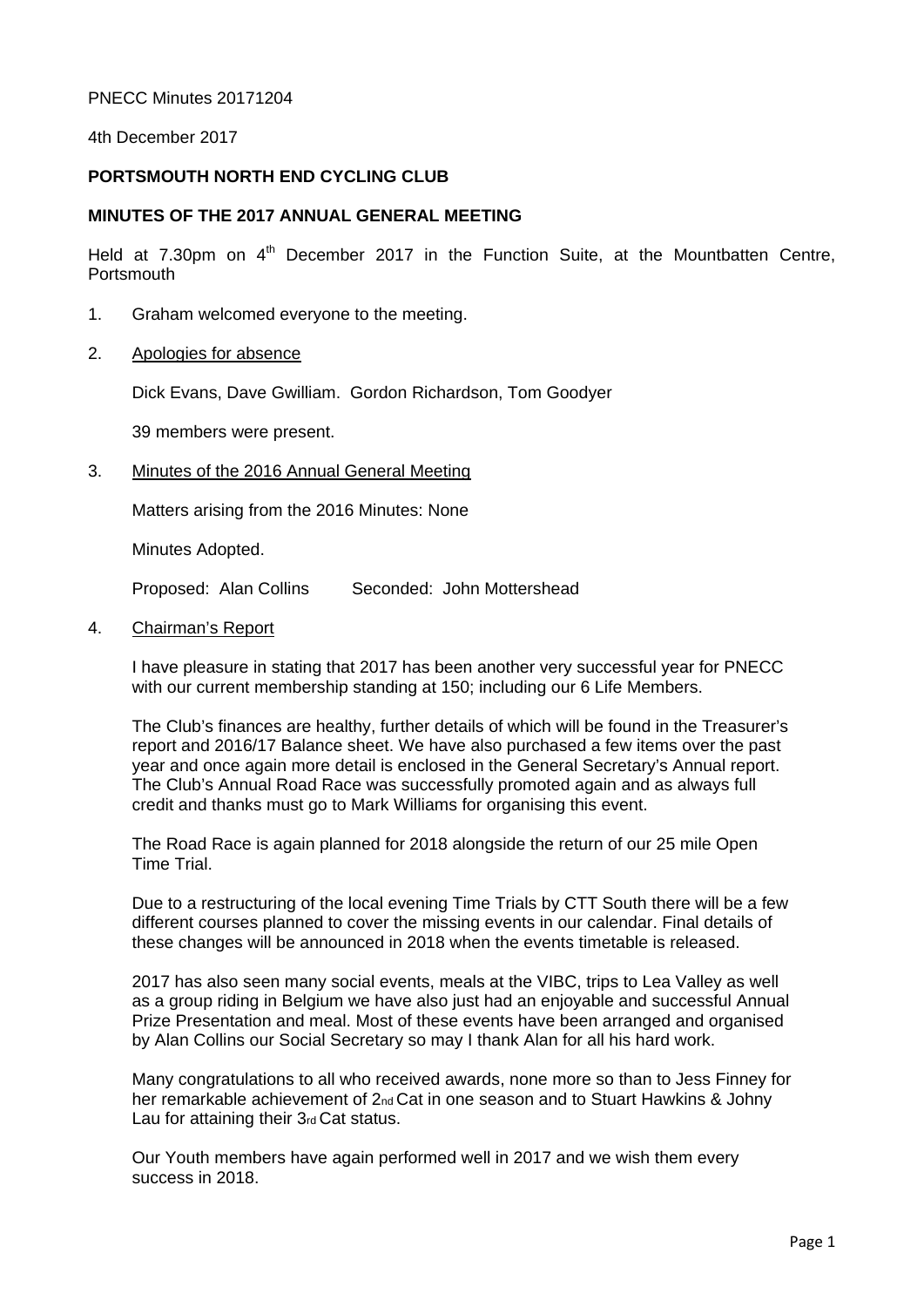Everyone hopes that 2018 will see the Mountbatten Track return to full functionality and allow our coaches the opportunity to resume and deliver coaching/training sessions to all at the Club.

All the above show how the Club continues to thrive and endeavour to try and enhance the enjoyment of all aspects of cycling for all our members.

May I take this opportunity to thank all the Committee members, Coaches and Club Volunteers for their time, hard work and dedication in taking the Club forward into the position it is in today, for the benefit of the Club and you the membership.

I close this report reflecting on the Club's saddest moment of the year, the tragic loss of Martin Randle. The Club send continued strength and support in our thoughts to Lesley and all her family, and especially now as we approach this period in the year.

Graham Coleman Chairman

Proposed: Harry Jackson Seconded: Dave Swaffer

#### 5. Secretary's Report

As PNECC General Secretary I am one of the Club's three Trustees and it falls to me to write a short report on the use of the assets which I, the Chairman and Treasurer are accountable for:

As the club's finances were healthy during 2017 we purchased 2 rear carbon disc wheels,1 front carbon wheel and 2 wheel bags. These have been available for members to borrow and have been put to good use by some of the youths on the track and Tom Morris during his 100mile TT.

We have also purchased this year, 4 additional stop watches, this gives us a total 10 stop watches, 2 are however out of certification. These have also been well used this year during the Club TT events.

We have also purchased a water boiler and mugs for use at our TT events where we have this year started using Wickham Community Centre Hall and providing hot beverages and cakes which have all been very well received. During our Club TT's we also make use of the clubs' projector, clipboards, race numbers and warning signs.

The club also owns 4 Dolan track bikes and a spare frame which are used by members both on long term loan and individual sessions.

The club's gazebo has been used at numerous outside events this year and as well as providing shelter it also gives a very professional appearance.

The projector is also used at the annual presentation night when the clubs' trophies are presented.

The club also owns an inventory of clothing which it holds ready for sale to members. We are looking to change supplier in the new year so have been selling some of the winter kit at a reduced rate.

The last assets we hold are some cones and coaching equipment which Dave Gwilliam and the other coaches put to good use most Saturday mornings at Southdown College.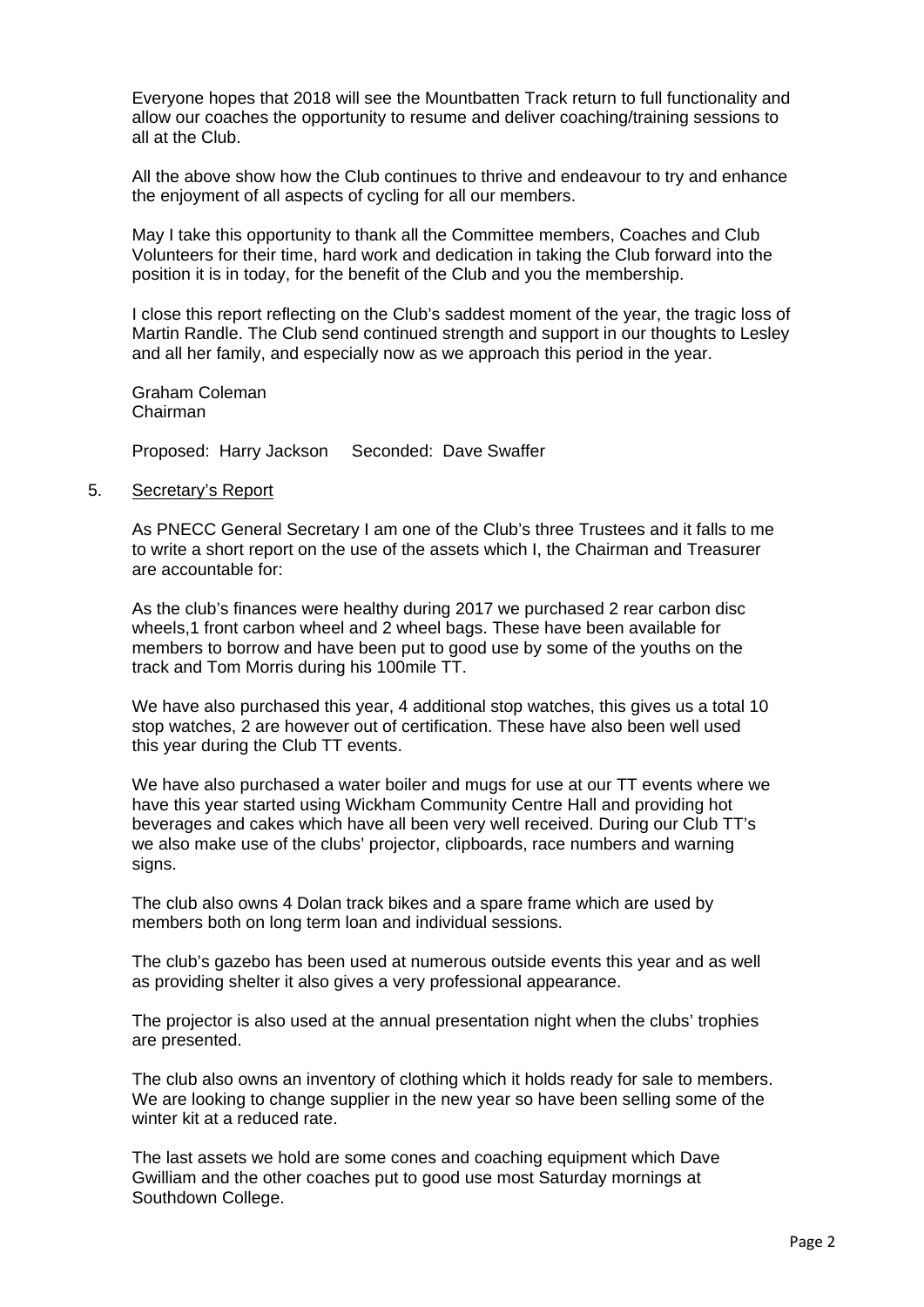For information, the Club's Constitution contains a winding up clause to prevent your Committee selling off the club assets and I'd recommend having a read of the Rules and Constitution on the PNECC website.

Debbie Mottershead PNECC General Secretary

Dave Swaffer added that the club also own a Principia 46 frame small bike with Campagnolo Record gears and Mavic wheels and at present this is held by Letisha Noble. This is to be added to the Club's Assest Register.

Proposed: Ray Gregory Seconded: Harry Jackson

#### 6. Treasurer's Report

The Club's accounts for year ending Sept 30th 2017 have been examined and verified as accurate by Angela Orme.

A Balance Sheet is enclosed with this Report breaking down where our income streams have been achieved from and where our expenditure has been allocated to.

It shows that at 30th Sept 2017 our balance at the bank was £5564.31.

We did however have disbursements already allocated for CTT Levies which totalled £742.00, leaving the Club with a working balance of £4822.31.

Since the Balance Sheet was formulated we have had around 2 months of effective trading into the current financial year and I can advise you all that our current balance at the bank as of 27th Nov 2017 is £4981.20. Appendix  $A =$  Balance Sheet.

Graham Coleman **Treasurer** 

Proposed: Mike Simpson Seconded: Alan Collins

#### 7. Proposals

That the Club's Constitution be amended to incorporate references to Non-members as well as Members in conjunction with Club Activities and articles contained within the Club's website

a. Under Section 2: Aims and Objectives That a line be added *To ensure a duty of care to non-Club members who participate in Club activities.* 

Proposed by Graham Coleman; seconded by Debbie Mottershead. **carried**

b. Under Section 3: Membership That at 3c a reference to a new footnote 2 be added. New footnote 2 stating: *Such as the Club Rides Code of Practice*  All other footnotes adjusted accordingly.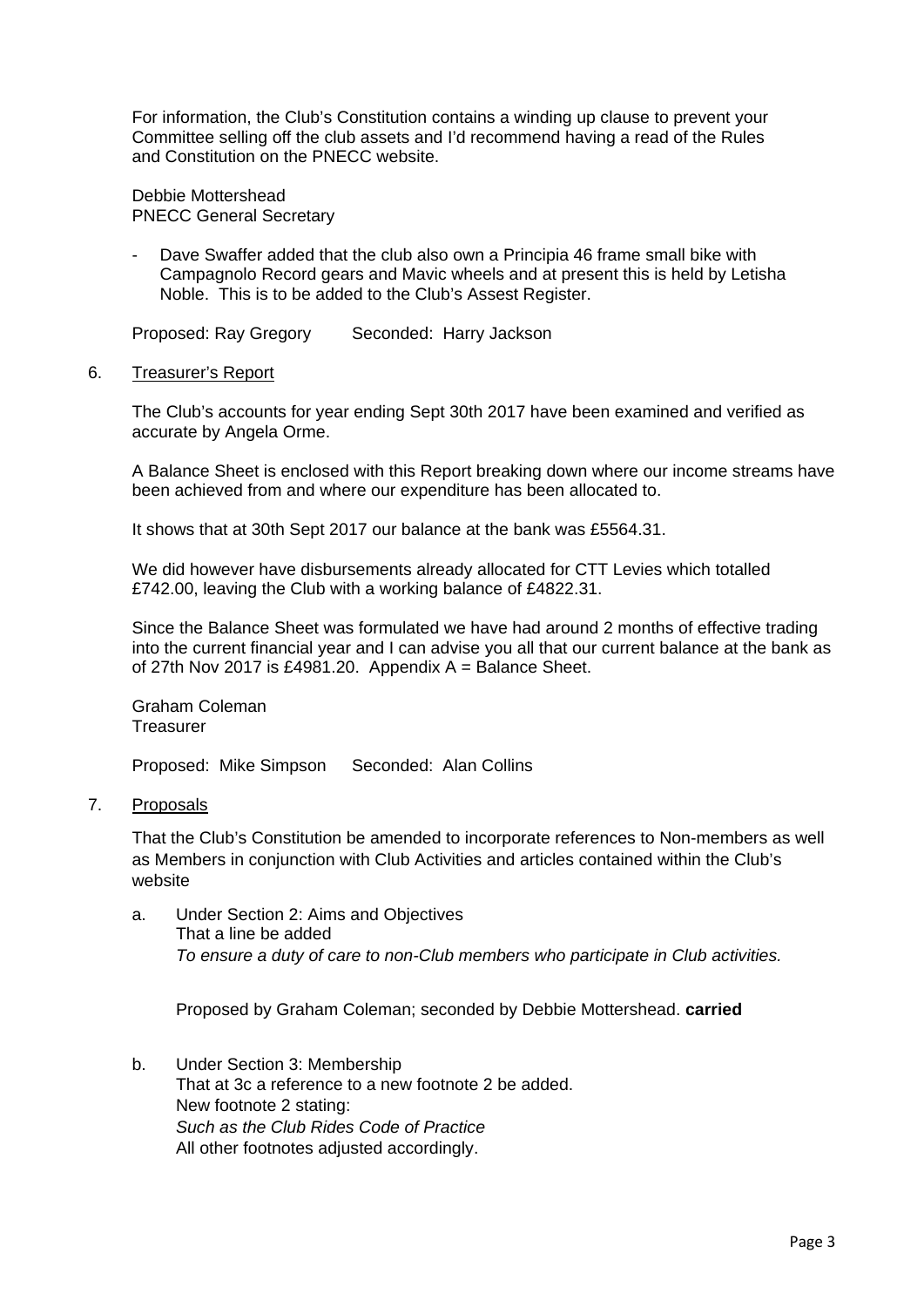c. Under Section 5: President and Executive Committee

That at 5f a new paragraph be added. Stating: *Guidance contained within the Club website shall, by default, be endorsed by the Executive Committee and shall be considered to be a reflection of the Executive Committee's collective position on relevant matters when viewed by both Club members and non-Club members.*  All other paragraphs adjusted accordingly.

Proposed by Graham Coleman; seconded by Debbie Mottershead. **carried**

| 8. | <b>Election of Officials</b>          | <b>Current Officer</b> | Nominated Officer    | Proposed | Seconded |
|----|---------------------------------------|------------------------|----------------------|----------|----------|
|    | <b>Honorary President</b>             | <b>Richard Evans</b>   | <b>Richard Evans</b> | John M   | Sheila M |
|    | Honorary Vice President Sheila Martin |                        | Sheila Martin        | Harry J  | Ray G    |

## Executive Committee

| Chairman                                            | <b>Graham Coleman</b>                   | <b>Graham Coleman</b>                   | Mike S   | Alan C   |
|-----------------------------------------------------|-----------------------------------------|-----------------------------------------|----------|----------|
| Vice Chairman                                       | Harry Jackson                           | John Mottershead                        | Sheila M | Tom M    |
| <b>General Secretary</b>                            | Debbie Mottershead                      | Debbie Mottershead                      | Sheila M | Paul G   |
| Treasurer                                           | <b>Graham Coleman</b>                   | <b>Raymond Gregory</b>                  | John M   | Harry J  |
| <b>Membership Secretary</b>                         | <b>Graham Coleman</b>                   | <b>Graham Coleman</b>                   | Harry J  | John M   |
| <b>Time Trial Secretary</b>                         | John Mottershead                        | John Mottershead                        | Sheila M | Ray G    |
| <b>Road Secretary</b>                               | <b>Mark Williams</b>                    | <b>Mark Williams</b>                    | Paul G   | John M   |
| <b>Track Secretary</b>                              | <b>Paul Giles</b>                       | (post vacant)                           |          |          |
| <b>Social Secretary</b>                             | <b>Alan Collins</b>                     | <b>Alan Collins</b>                     | John M   | Angela O |
| <b>CX Secretary</b>                                 | <b>Alan Collins</b>                     | <b>Alan Collins</b>                     | Paul G   | Angela O |
| <b>Procurement Officer</b>                          | Jerry Collingwood                       | <b>Tom Goodyer</b>                      | Tom M    | Harry J  |
| Coaching and Youth<br>Development Officer           | Dave Gwilliam                           | Dave Gwilliam                           | Paul G   | Harry J  |
| <b>Funding Officer</b>                              | <b>Paul Giles</b>                       | (post vacant)                           |          |          |
| <b>Media and Public</b><br><b>Relations Officer</b> | <b>Tom Morris</b>                       | <b>Tom Morris</b>                       | Alan C   | Mark W   |
| <b>Welfare Officer</b><br>(Non electable position)  | Dave Swaffer                            | Dave Swaffer                            |          |          |
| Club Captain                                        | Stephen Wade Palmer                     | Stephen Wade Palmer Paul G              |          | John M   |
| <b>Ordinary Members'</b><br>Representatives         | (post vacant)<br><b>Yvonne Frampton</b> | (post vacant)<br><b>Yvonne Frampton</b> |          |          |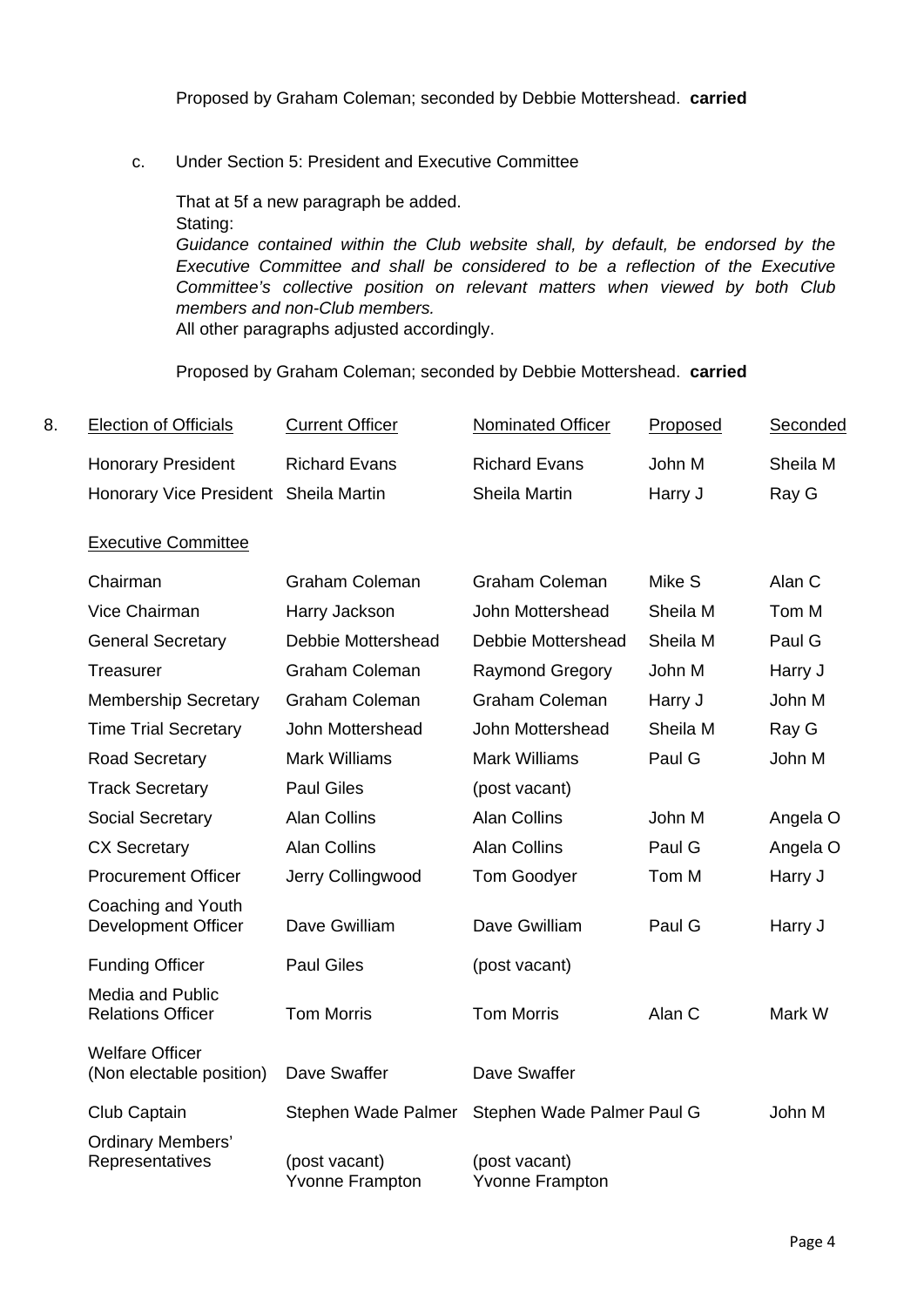## Non-Executive Officials – Volunteer Roles – Non-electable

| <b>Examiner of Accounts</b>          | Angela Orme                                       |
|--------------------------------------|---------------------------------------------------|
| <b>Assistant Social Secretary</b>    | (post vacant)                                     |
| <b>Club Archivist</b>                | <b>Paul Martin</b>                                |
| <b>Assistant TT Secretary</b>        | <b>Sheila Martin</b>                              |
| <b>Timekeepers</b>                   | <b>Graham Coleman</b>                             |
|                                      | <b>Paul Martin</b>                                |
| <b>Assistant Timekeepers</b>         | <b>Raymond Gregory</b>                            |
|                                      | <b>Connor Parsley</b>                             |
| Handicapper                          | (post vacant)                                     |
| <b>CTT Risk Assessor</b>             | <b>Paul Martin</b>                                |
| <b>Cycling Time Trials Delegates</b> | (to be nominated by the Time Trials Secretary) x2 |
| <b>BC Risk Assessor</b>              | Dave Gwilliam                                     |
| <b>BC Coaches</b>                    | Dave Gwilliam                                     |
|                                      | (post vacant)                                     |
|                                      | <b>Paul Giles</b>                                 |
|                                      | Gordon Richardson                                 |
| <b>Assistant Welfare Officers</b>    | Angela Orme                                       |
| <b>Go-Ride Contact</b>               | <b>Graham Coleman</b>                             |
| <b>British Cycling Delegates</b>     | (to be nominated by the Road Secretary) x4        |

All the above people were happy to continue in these posts for 2018.

It was discussed that the vacant BC coach position could possibly be filled by a lady. The Club and Committee would endeavour in 2018 to seek options to fill this vacancy.

- 9. Any other business
	- a) Mike was very happy with the successful Road Race and Time Trial Season we have had this year but he would like to see a Track Event take place within the club and has offered to sponsor it. This will be discussed at the next Committee Meeting in January. **ACTION for Committee**
	- b) Mike offered car stickers to any members that did not have them.

The Annual General Meeting concluded at 8.30pm.

| Minutes submitted by: | Debbie Mottershead (General Secretary) |  |
|-----------------------|----------------------------------------|--|
| Approved by:          | Graham Coleman (Chairman)              |  |